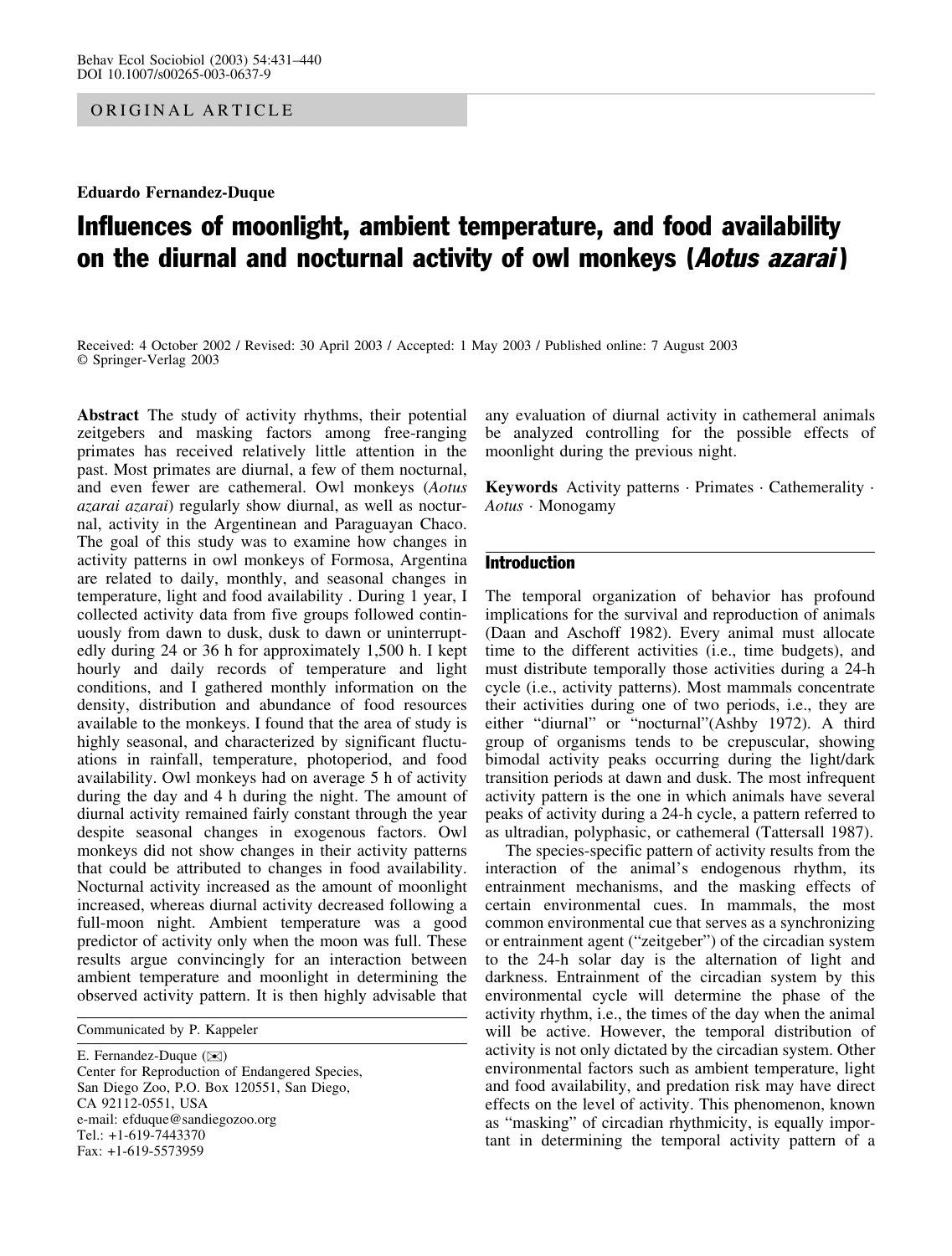species (Marques and Waterhouse 1994; Mrosovsky 1999; Rietvedl et al. 1993). Until recently, the majority of research on circadian rhythm was conducted on laboratory species. The study of activity rhythms and their potential zeitgebers and masking factors among freeranging mammals received relatively little attention in the past and it was not a central topic in behavioral ecology.

More recently, there have been several ecologically oriented studies of activity rhythms in wild mammals (Bartness and Albers 2000; Halle and Stenseth 2000). The goal has been to examine the timing of daily activities of individuals as adaptations to the specific environmental conditions surrounding them. For example, among strictly diurnal mammals, the activity of squirrels was found to be influenced by food quality and availability (Wauters 2000). The activity patterns of mustelids are closely correlated with body size—smaller species are primarily nocturnal, whereas the larger ones have a more diverse activity pattern probably because of reduced predation risk (Zielinski 2000). Although the understanding of the behavioral and ecological adaptations of mammals showing ultradian or polyphasic rhythms remains limited, studies of voles (Halle 2000; Halle and Stenseth 1994), shrews (Merritt and Vessey 2000), and primates (Andrews and Birkinshaw 1998; Colquhoun 1993; Curtis and Rasmussen 2002; Curtis et al. 1999; Donati et al. 2001; Overdorff 1996; Overdorff and Rasmussen 1995; van Schaik and Kappeler 1993; Warren and Crompton 1997) are already providing enough data to justify the recognition of the new field of chronoecology as a subdiscipline that promises to bridge the existing gap between chronobiologists and behavioral ecologists (Halle and Stenseth 2000).

Most primates are diurnal, a few of them nocturnal, and even fewer are cathemeral (van Schaik and Kappeler 1996; Wright 1999). Although most owl monkey (Aotus spp.) species of Central and South America are mainly nocturnal, Aotus azarai azarai regularly shows diurnal, as well as nocturnal, activity in the Argentinean and Paraguayan Chaco (Arditi 1992; Fernandez-Duque et al. 2001; Rotundo et al. 2000; Wright 1985). The strictly nocturnal owl monkeys of Colombia (A. lemurinus griseimembra) have been the focus of a series of laboratory studies analyzing circadian rhythms of locomotor activity, as well as their entrainment and masking by light (Erkert 1976, 1991; Erkert and Grober 1986; Erkert and Thiemann-Jager 1983; Rappold and Erkert 1994; Rauth-Widmann et al. 1991). The cathemeral owl monkeys of the Argentinean Chaco provide an additional opportunity for examining some of the environmental factors possibly affecting the temporal organization of activity patterns in this small mammal.

In this study, I evaluated two hypotheses proposed to explain cathemerality in primates (Overdorff and Rasmussen 1995; van Schaik and Kappeler 1993; Wright 1989, 1999). One hypothesis suggests that cathemerality may result from unusually harsh climatic conditions, whereas the second one poses that cathemerality may be the consequence of a pronounced seasonality in resource

availability. If the extremely low and high temperatures characteristic of the Chaco pose a thermoregulatory challenge to owl monkeys, cathemeral activity may result from changes in the temporal organization of behavior to minimize thermoregulatory metabolic costs. Alternatively, cathemerality in owl monkeys may be causally linked to significant fluctuations in food availability that may pose an additional metabolic stress. When high-energy foods are scarce, owl monkeys may have to increase the amount of fibrous foods they eat (Ganzhorn and Wright 1994). Their lack of digestive specializations for folivory makes it necessary for them to minimize the time that fibrous food is not being processed. This is achieved by interspersing periods of processing and harvesting over a 24-h cycle, which results in an ultradian rhythm of activity. Thus, I predict that if cathemerality occurs mainly in response to changes in ambient temperature, owl monkeys will be strictly nocturnal when temperatures are high regardless of availability of high-energy resources. However, if cathemerality is, at least partially, a response to seasonal changes in food availability, owl monkeys will increase their diurnal activity during months in which the availability of fruit and insects is less regardless of climatic factors.

To evaluate the extent to which the diurnal activity of owl monkeys may be causally linked to the considerable variation in daily and seasonal temperatures characteristic of the Gran Chaco and the fluctuations in food availability, I asked the following questions: What is the extent of the diurnal and nocturnal activity of owl monkeys in Formosa, Argentina? Are there seasonal changes in their activity patterns? What are the proximate determinants that structure their circadian rhythm? What is the influence that the ambient temperature, the day/night cycle of illumination, the lunar phase and the availability of food have on the temporal organization of activity patterns in owl monkeys? To address these questions, I examined how the daily temporal distribution of activity of owl monkeys (A. azarai azarai) is affected by these exogenous factors in Formosa, Argentina.

# Methods

#### Area and population of study

The area of study, which includes a mosaic of grasslands, savannas, dry and gallery forests, is located outside of the tropics (58°11'W, 25°58'S) at approximately 60 m above sea level. I mapped 70 ha of gallery forest to facilitate the location of the different groups of monkeys. Within those 70 ha, I established 14 km of transects, running east-west and north-south, and spaced every 100 m. I measured and marked transects every 50 m with fluorescent plastic flagging tape and aluminum tags. An 18-month study of the forest conducted 15 km upstream from the area of study provided a detailed description of forest structure (Brown et al. 1993).

The area of study is characterized by significant seasonal fluctuations in rainfall, temperature, and length of time between sunrise and sunset (Fernandez-Duque et al. 2002). Annual rainfall has averaged 1,555 mm between 1977 and 2000. Monthly average rainfall varies significantly during the year, with two rain peaks in April and November, and a relatively dry season lasting from June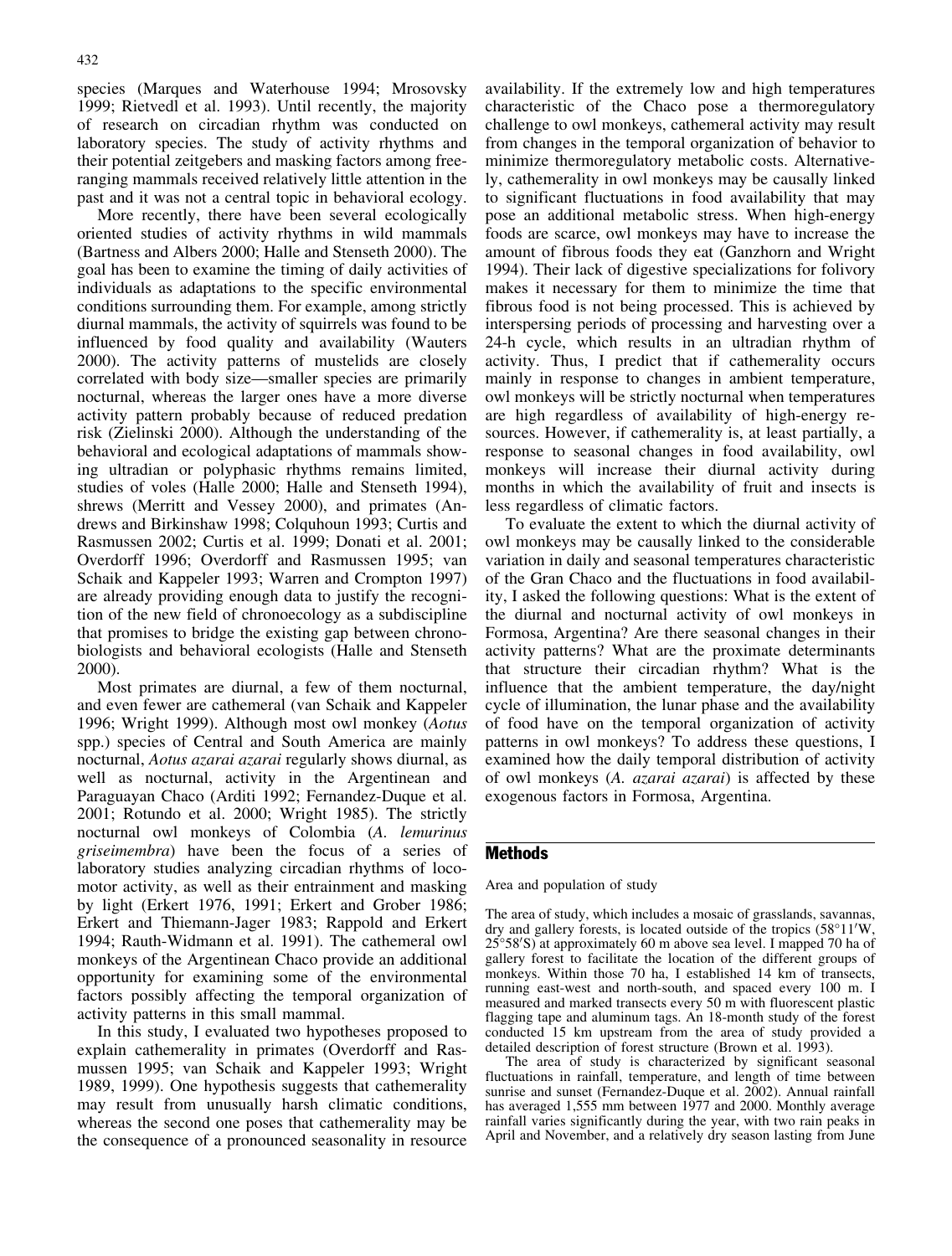Table 1 Seasonal changes in ambient temperature, daylength and rainfall in Guaycolec, Formosa, Argentina. Rainfall data are from the period 1977–2000, whereas temperature and photoperiod data were recorded between Aug. 1998 and Aug. 1999

| Month                                    |               | F        | М           | А             | М            |          |          | Α           | S          | $\Omega$ | N                      | D    |
|------------------------------------------|---------------|----------|-------------|---------------|--------------|----------|----------|-------------|------------|----------|------------------------|------|
| Monthly mean temp.<br>$(^{\circ}C)$      | 27            | 27       | 27          | 21            | 17           | 16       | 15       | 16          | 19         | 23       | 25                     | 26   |
| Mean max. temp. $(^{\circ}C)$            | 34            | 34       | 34          | 26            | 23           | 21       | 20       | 24          | 26         | 31       | 32                     | 33   |
| Mean min. temp. $(^{\circ}C)$            | 21            | 22       | 22          | 18            | 12           | 12       | 11       | 10          | 13         |          | 19                     | 20   |
| No. days with $T$ max<br>$>33^{\circ}C$  | 22            | 20       | 18          | $\theta$      | $\theta$     | $\theta$ | $\theta$ | $\theta$    | 4          | 11       | 17                     | 18   |
| No. days with $T$ min<br>$<10^{\circ}$ C | $\Omega$      | $\theta$ | $\Omega$    | 4             | 9            | 11       | 16       | 5           |            | 0        | 0                      | 0    |
| Day length (h)                           | 15.4          | 14.7     | 13.9        | 13.2          | 12.6         | 12.3     | 12.4     | 12.9        | 13.6       | 14.4     | 15.2                   | 15.7 |
| Rainfall $(mm \pm SD)$                   | $154 \pm 102$ | $153+73$ | $130\pm 78$ | $236 \pm 183$ | $124 \pm 78$ | $59+45$  | $46+52$  | $64 \pm 68$ | $108 + 76$ | $140+90$ | $211\pm128$ $135\pm95$ |      |

to August. Seasonal changes in temperature are also pronounced. During 1998–1999, monthly mean temperatures were on average 11°C lower during winter months (May-August 1998) than they were during summer months (December-March). Extreme low and high temperatures were also frequent. Daily minimum temperatures below 10°C occurred between April and September, whereas maximum daily temperatures above 33°C were concentrated between September and March (Table 1). The time between sunrise and sunset was more than 3 h longer during the summer (December-January), than it was during the winter months (June-July).

The gallery forests described above are home to the owlmonkey subspecies A. *azarai azarai*, which is found in the Argentinean provinces of Formosa and Chaco (Brown and Zunino 1994). The population of study includes 15 neighboring groups of owl monkeys that have been monitored in the cattle ranch "Estancia Guaycolec<sup>3</sup> since 1997 (Fernandez-Duque et al. 2001). The reproduction of owl monkeys at this relatively high latitude is extremely seasonal and heavily influenced by the particular environmental conditions of the Chaco. Matings have only been observed between May and September, whereas births occur between late September and mid-December.

#### Data collection

#### Insect abundance, phenology and rainfall data

Owl monkeys have been reported to eat insects (Wright 1985). I obtained data on the availability of insects using light-traps (Smythe 1997). A light-trap consists of a light source, a collecting cone, and a bag filled with poison. I left two light-traps on all night (1800–0600 hours), on average twice a month. I collected 58 samples on 40 nights between 20 August 1998 and 17 August 1999. I have presented elsewhere a more detailed description of how I evaluated seasonal changes of the availability of insects (Fernandez-Duque et al. 2002).

To evaluate relative changes in the density, distribution, and abundance of plant resources, I collected monthly information on forest composition and phenology from 30 plots  $(50\times10 \text{ m})$  placed randomly in approximately 30 ha of forest. I sampled a total of 1.5 ha, representing 5% of the total area used by the five monkey groups being studied.

I obtained monthly rainfall data for the period 1977–1999 from records kept at Estancia Guaycolec.

#### Temperature and light-intensity data

I recorded temperature hourly using a Stowaway XTI temperature automatic data logger between 11 August 1998 and 16 August 1999.

To estimate available light during the day, as well as during the night, I used a Stowaway light-intensity logger with the sensor directed towards the zenith. It is a general-purpose light-intensity

logger with recording intensities from 0.1 to 10,000 lx. The data logger recorded light intensity every 15 min during 1 year (11 August 1998 to 10 August 1999).

I define nocturnal activity as activity occurring during the nautical night. Nautical night is the time period defined as beginning and ending when the sun is geometrically 12 degrees below the horizon. Diurnal activity includes activity occurring between local sunrise and sunset and activity taking place during nautical dusk and dawn. The duration of twilight before sunrise ("dawn") was calculated as the time between the first data-logger record and the time when the sun appeared in the horizon as obtained from astronomical tables. The duration of twilight after sunset ("dusk") was similarly obtained, using the time the sun disappeared in the horizon and the last record of the logger.

#### Behavioral data

Five neighboring groups (C0, Cola Corta, D100, D500, E500), which were very well habituated to humans and had been observed since 1997 (Fernandez-Duque et al. 2001), were the focus of behavioral observations. I observed the groups during approximately 1,500 h between August 1998 and September 1999. I collected data during complete diurnal follows that began at dawn and finished at dusk ("12D",  $N=87$  follows), and nocturnal follows that began at dusk and finished at dawn ("12N", N=38). I did some of the diurnal and nocturnal follows consecutively, resulting in 24-h follows ("24", N=12). On five occasions, I followed the monkeys continuously for 36 h (D100,  $N=4$ , C0,  $N=1$ ). For the analyses presented below, I discarded four nocturnal follows for various reasons that affected the quality of the data substantially (e.g., long times without contacting the group, confusion between neighboring groups). Table 2 summarizes the annual distribution of diurnal and nocturnal follows conducted for each group.

Despite my efforts, I was not able to sample evenly through the different months, temperatures, and moon phases. For example, I sampled diurnal activity more than twice as much as nocturnal activity (87 vs 38 follows) because of the difficulties inherent to working at night. One group (D100) was sampled almost twice as much  $(N=39$  follows) as the others  $(C0, \overline{CC}, \overline{D500}, \overline{C})$  and E500 followed 25, 22, 18, and 13 times, respectively). Finally, it was not possible to completely balance the sampling of each group during each moon phase. Whenever appropriate, I discuss the possible influence of sampling effects on the results.

The sampling schedule was extremely intensive even when considering the sampling limitations described above. Such an intense sampling schedule of a cathemeral, tree-dwelling small primate was only possible with the collaboration of a large number of observers. During the study, 15 different observers of various backgrounds and training collaborated in data collection. Observers were organized in teams of two or three people, including at least one experienced observer (i.e., someone who had had several months of experience working with the animals). One observer was responsible for maintaining eye-contact with as many members of the group as possible, whereas the second observer was responsible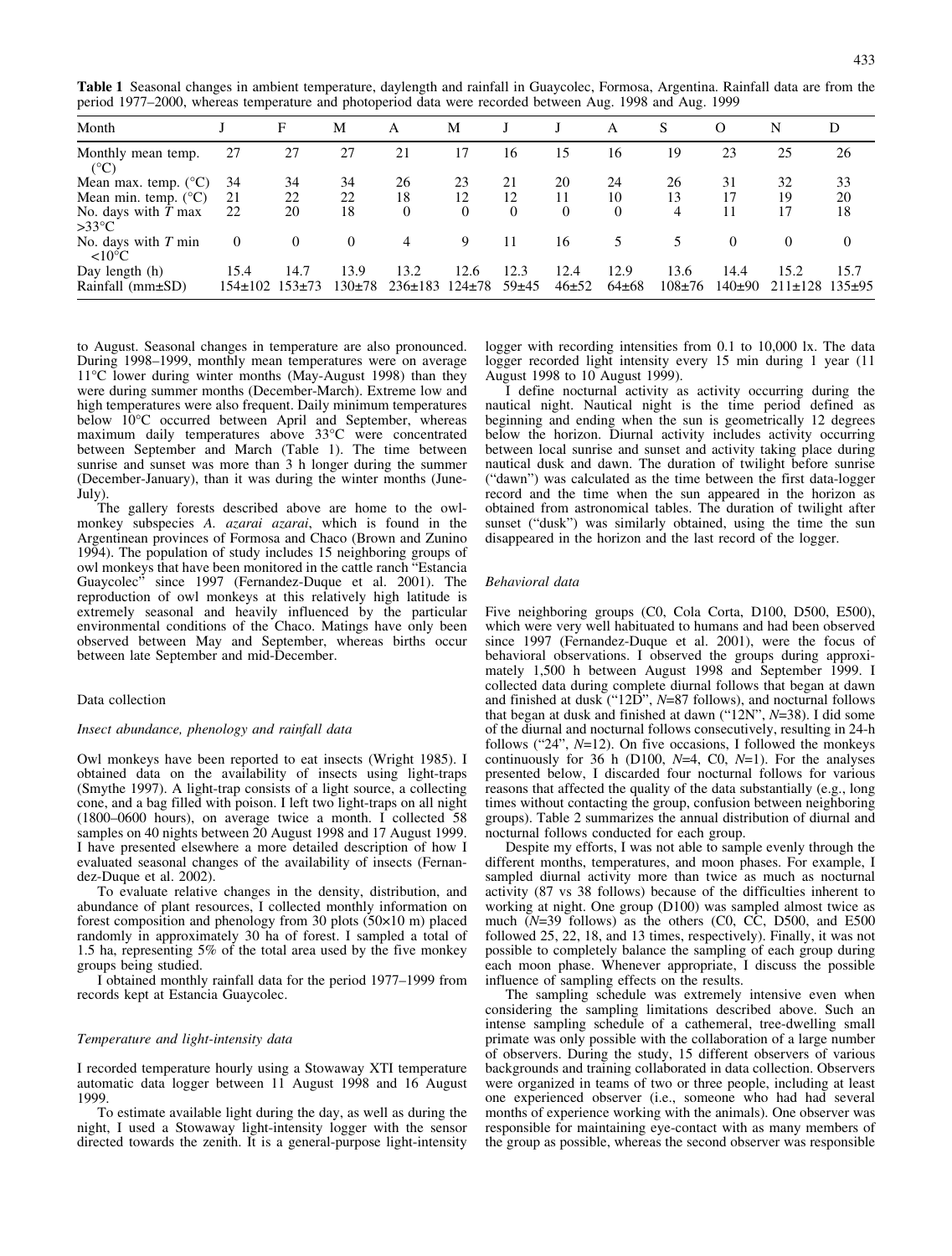Table 2 Number of monthly complete day and night follows of each group

| Group name                                                                          | Month                        |                  |                                    |                               |                                  |                   |                                          |                                                     |                               |                          |                               |                               |                                  |
|-------------------------------------------------------------------------------------|------------------------------|------------------|------------------------------------|-------------------------------|----------------------------------|-------------------|------------------------------------------|-----------------------------------------------------|-------------------------------|--------------------------|-------------------------------|-------------------------------|----------------------------------|
|                                                                                     | J                            | F                | M                                  | A                             | М                                | J                 | J                                        | A                                                   | S                             | O                        | N                             | D                             | Total follows<br>per group       |
| Day follows                                                                         |                              |                  |                                    |                               |                                  |                   |                                          |                                                     |                               |                          |                               |                               |                                  |
| $_{\rm C0}$<br>CC<br>D <sub>100</sub><br>D500<br>E500<br>Total follows<br>per month | 3<br>3<br>3<br>11            | 1<br>1<br>1<br>3 | 1<br>$\overline{2}$<br>1<br>1<br>5 | 1<br>5<br>1<br>$\overline{7}$ | 1<br>7<br>1<br>10                | 2<br>3<br>5<br>12 | 2<br>3<br>1<br>$\overline{4}$<br>1<br>11 | 5<br>$\mathbf{1}$<br>2<br>1<br>$\overline{2}$<br>11 | 1<br>1<br>1<br>$\overline{4}$ | 1<br>$\overline{c}$<br>3 | $\overline{2}$<br>2<br>1<br>6 | 1<br>1<br>$\overline{c}$<br>4 | 19<br>17<br>25<br>15<br>11<br>87 |
| Night follows                                                                       |                              |                  |                                    |                               |                                  |                   |                                          |                                                     |                               |                          |                               |                               |                                  |
| $_{\rm CO}$<br>CC<br>D <sub>100</sub><br>D500<br>E500<br>Total follows<br>per month | 1<br>3<br>1<br>$\frac{2}{7}$ | 1<br>1<br>3<br>5 |                                    | 2<br>$\overline{2}$           | $\overline{4}$<br>$\overline{4}$ | ı<br>1<br>6<br>8  | 1<br>1                                   | 2<br>2                                              | 1<br>1<br>3                   | $\overline{1}$<br>1<br>2 | 1<br>$\overline{2}$           | 1<br>1                        | 6<br>15<br>6<br>4<br>38          |

for writing down the observations on a check-sheet. In the analysis presented here, I minimized the potential problems of interobserver reliability by assigning all behavioral records to one of two exclusive categories: active/inactive, these categories being the simplest to differentiate (see below).

We collected data during 10-min observation periods conducted three times per hour (min  $0-10$ , min  $20-30$ , min  $40-50$ ). It was not feasible to conduct observations of specific individuals at day and night in a comparable manner. Therefore, observations were not made of a specific individual, but instead, the focus of the observation was the group. We observed the animals with binoculars or the naked eye during daylight and with a pair of night-vision binoculars during the night (ITT, Gen III). During any 10-min observation period, we recorded the activity state (foraging, moving, or resting) of all visible animals every 2 min. The relatively small group size (three to six individuals) made it possible to record the behavior of most animals in the group at each sampling point. For the analyses presented here, I summarized the data into two exclusive categories: active (moving or foraging) or inactive (resting). At each of the five sampling points in a 10-min focal, I gave a score of "Active" or "Inactive" to the whole group based on the data collected for each of the visible animals. Most of the time, the high synchronicity of behaviors among individuals in the group made the decision unequivocal since all animals had been recorded as doing the same (e.g., all of them scored for Resting). Whenever different animals were involved in different activities, the group was considered Active or Inactive based on what the majority of individuals were doing.

#### Data analysis

I estimated insect abundance by obtaining a monthly mean of dry weight for all the samples collected during any given month. Then, I evaluated monthly changes using the Kruskall Wallis test. The analysis of seasonal changes in plant food abundance is based on phenology data I collected from 30 different tree species (N=750 trees). I obtained the percentage of species showing each phenophase at any particular month (presence or absence of phenophase) for each of the three observers; then I obtained a monthly mean. I analyzed the monthly changes using the Friedman test for several related samples. I present the monthly rainfall data to illustrate the seasonal aspect of the area, but no analyses are presented using rainfall as a predictor of activity.

For each day, I summarized the temperature data using the 24 hourly temperature records obtained per day. For each 24-h period, I calculated the following temperature parameters: minimum, maximum, range, and mean temperature. Using daily values, I computed monthly means of all parameters. A stepwise regression analysis on mean, minimum, maximum, and daily temperature range indicated that the maximum temperature of the day was the best predictor of activity during the light or the dark phase of the light/day cycle. Thus, the association between temperature and activity was evaluated using maximum temperature as the independent variable.

For the analysis of the effects of moonlight on activity, I used four categories corresponding to new moon and full moon and two categories for intermediate phases of the moon based on the percentage of moon surface illuminated. I considered new-moon nights those with less than 10% of the moon illuminated, and fullmoon nights those with more than 89% of the moon illuminated. The two intermediate fractions had 10–49% and 50–89% of the moon illuminated.

The amount of nocturnal and diurnal activity was analyzed based on the number of sampling points when the group was active or inactive. For simplicity, figures and tables present data as mean number of hours, based on the number of 2-min intervals during which activity or inactivity were recorded. A total count of sampling points when the group was active was obtained for each follow and a mean computed for each group. Then an estimate of time in hours was obtained. For example, if a group was followed from 0700 to 1900 hours, there would be 180 sampling points  $(12 \text{ h} \times 3 \text{ observation periods per hour} \times 5 \text{ sampling points per}$ observation period). If on 90 of those sampling points, I scored activity, then I say that the group spent 6 h of the time active. In other words, whenever used, "time" or "hours of activity" refer to the number of 2-min sampling points, not actual duration of the bout of activity or inactivity.

The non-parametric Wilcoxon Signed Ranked test for two unrelated samples was used to evaluate differences in the availability of insects, and the Friedman test to evaluate differences in the total amount of nocturnal and diurnal activity among groups  $(N=5$  groups). A one-way analysis of variance was used to evaluate differences in the amount of diurnal and nocturnal activity across the year, as well as to evaluate differences in the effects that moonlight had on diurnal activity during the following day.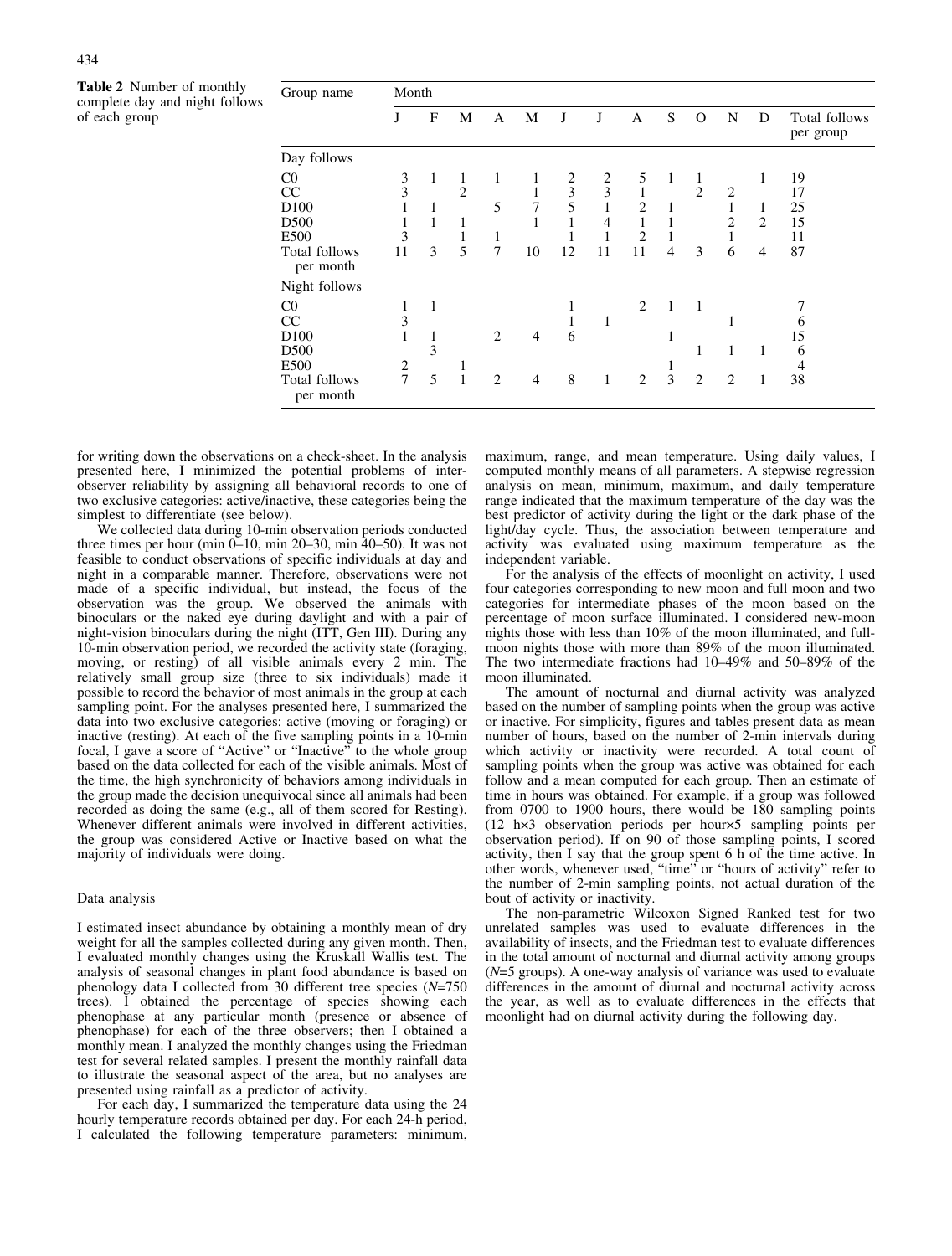

Fig. 1 a Monthly medians of dry weight of captured insects $\pm$ SD (bars) and monthly means of rainfall during 1977–1999 in Estancia Guaycolec, Formosa (curve). b Seasonal changes in the percentage of tree species showing new leaves, fruits, and flowers. Percentages are based on the total number of tree species monitored monthly (30 species)

# **Results**

## Effects of seasonal factors

The study area is highly seasonal, characterized by significant fluctuations in rainfall, temperature, and photoperiod (Table 1). The relative abundance of available food also changed significantly through the year. The weight of captured insects was considerably higher between September-March than it was between April-August (Wilcoxon,  $z=-3.139$ ,  $p=0.002$ , Fig. 1a). A considerable degree of seasonality in the availability of new leaves, fruits, and flowers was also detected (Fig. 1b). The percentage of tree species producing fruits, flowers, or new leaves varied significantly through the year (fruits:  $\chi^2$ =18.00, *df*=11, *p*=0.081; flowers:  $\chi^2$ =51.49, df=11, p<0.001; new leaves:  $\chi^2$ =178.26, df=11, p<0.001), reaching a low in the coldest and driest months of June and July. For example, only 27% of tree species produced fruits during June (8 of 30 spp., Fig. 1b). However, a higher percentage of species produced fruits, flowers, and new leaves beginning in September. For example, 67% of tree species were recorded with fruits in October (20 of 30 species).

Owl monkeys were active during the day, as well as during the night. They had on average 5 h of activity during the day and 4 h during the night (Fig. 2). Approximately one-quarter of the time spent active



Fig. 2 Mean number  $(\pm SD)$  of hours of nocturnal and diurnal activity for each of the five studied groups



Fig. 3 Monthly changes in mean number of hours of diurnal and nocturnal activity. No data are available for nocturnal activity in December (D). Each *column* represents the grand mean obtained from averaging the means of all groups sampled in each month

during the day took place during twilight. The total combined time spent active during the morning and evening twilight was on average  $1.3\pm0.5$  h. During only one of the follows, did I not record activity at this time of the day. Differences among groups in the amount of nocturnal or diurnal activity were not statistically significant (Friedman: nocturnal:  $\chi^2$ =6.66, *df*=4, *p*=0.154; diurnal:  $\chi^2$ =5.65, *df*=4, *p*=0.226). Because there were no significant differences in the amount of diurnal and nocturnal activity among groups, the data were combined for the analysis of the effects of light and temperature.

The amount of time the monkeys spent active during the light phase of the light/dark cycle did not change much through the year (Fig. 3). Still, because daylength changed significantly during the year (Table 1), this relatively constant number of hours of diurnal activity means that the groups were active a significantly higher percentage of the light phase of the light/dark cycle during certain months. Groups spent on average 42% of the light-phase hours active between May and September, whereas they were active only 34% of the time between October and April. Neither the number of hours of diurnal activity changed significantly through the year as indicated by a one-way analysis of variance  $(F_{11,33}=0.707,$  $p=0.723$ ), nor was the percentage of hours of diurnal activity statistically significant  $(F_{11,33}=1.698, p=0.117)$ . Although the data as depicted in Fig. 3 may suggest that monthly changes in nocturnal activity were much more pronounced, most changes can be explained by the effects of the moon on nocturnal activity (see below).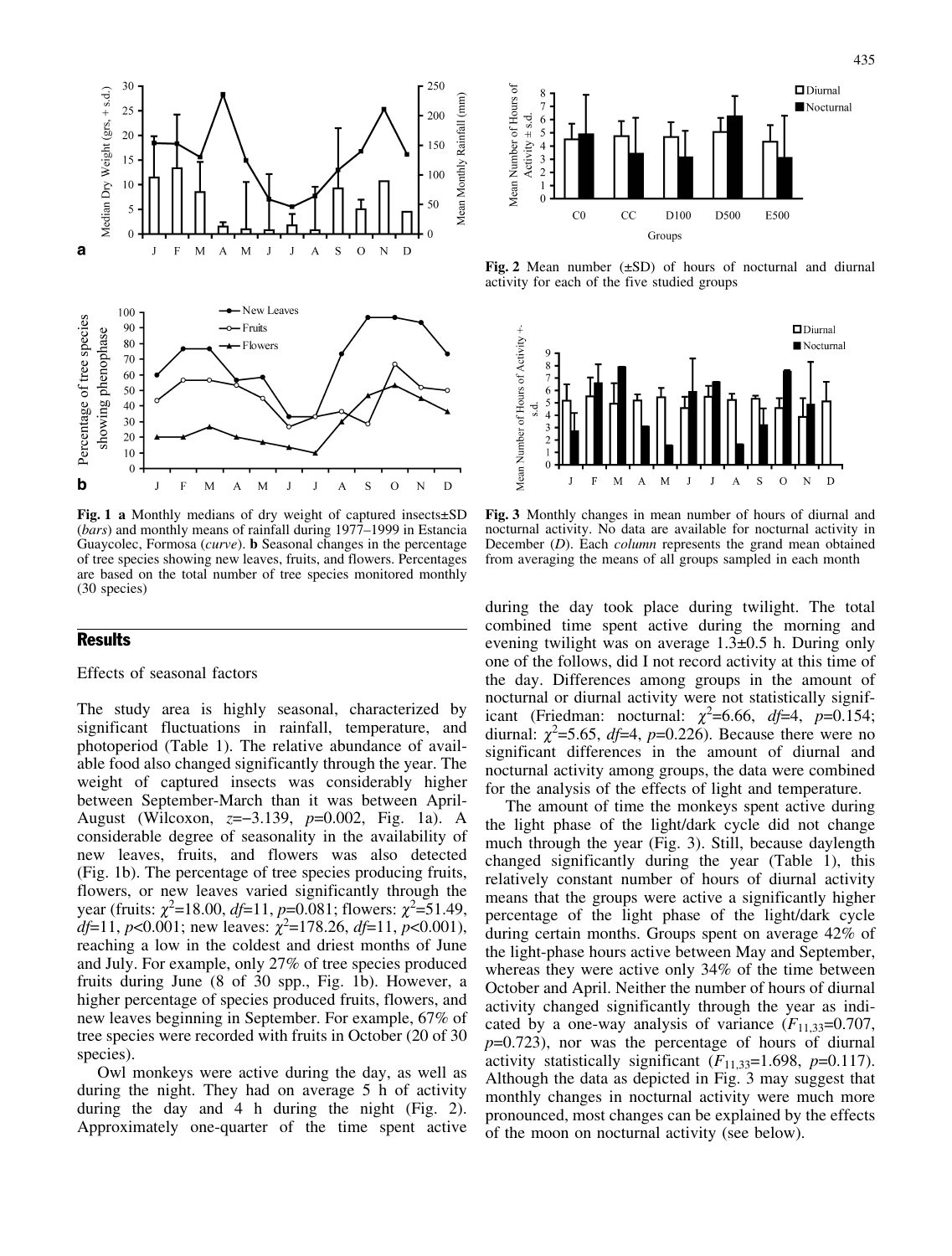

Fig. 4a, b Changes in the mean number of hours of nocturnal (a) and diurnal (b) activity with changes in the percentage of illuminated moon surface during the night or during the previous night (<10% new moon, >89% full moon,  $10-49\%$  and  $50-89\%$ correspond to waning and waxing moon)

Table 3 Results of regression analyses tests showing the positive relationship between nocturnal activity and available moonlight for each group

| Group            | $R^2$ | df  | F   | p       | bO   | b1   |
|------------------|-------|-----|-----|---------|------|------|
| C <sub>0</sub>   | 0.92  |     | 58  | 0.001   | 6.3  | 70.5 |
| CC               | 0.50  | 4   | 4   | 0.118   | 8.8  | 38.7 |
| D <sub>100</sub> | 0.57  | 12  | 16  | 0.002   | 2.1  | 44.3 |
| D <sub>500</sub> | 0.95  |     | 17  | 0.151   | 37.6 | 44.4 |
| E500             | 0.99  | 2   | 187 | 0.005   | 14.2 | 64.3 |
| Overall          | 0.57  | 32. | 43  | < 0.001 | 77   | 51.6 |

### Effects of moonlight

The effects of moonlight were very pronounced on nocturnal, as well as diurnal, activity. Nocturnal activity increased as the amount of moonlight increased. All five groups tended to increase the amount of nocturnal activity as the illuminated fraction of the moon increased (Fig. 4a). When more than 90% of the moon was illuminated (i.e., full moon), nocturnal activity tended to be maximal and groups spent as much as 7 h of the night active. However, when the moon was not full, nocturnal activity ranged between 1.4 and 4.1 h. The relationship between nocturnal activity and moonlight was statistically significant for all 34 follows combined, as well as for 2 groups that were followed at least 5 times during the night (Table 3). A third group showed a positive relationship that fell short of statistical significance. The remaining two groups also showed a statistically significant positive relationship, but the statistical outcomes are meaningless



Fig. 5a, b Relationship between hours of nocturnal and diurnal activity and maximum temperature

given the small number of follows conducted on each of those groups  $(N=3 \text{ or } 4 \text{ follows}).$ 

Diurnal activity was also influenced by the amount of moonlight during the previous night. Groups showed less diurnal activity following a full-moon night than they did after a night when the moon was only partially illuminated (ANOVA:  $F_{3,79}$ =9.406,  $p$ <0.001, Fig. 4b).

## Effects of ambient temperature

Ambient temperature was a good predictor of nocturnal activity only when the moon was full. During nights of full moon, the level of nocturnal activity could be predicted by the maximum temperature reached during that day. The groups showed more nocturnal activity following a day of very high temperatures than they did after a relatively cool day. A linear regression analysis indicated that the positive relationship between the number of hours of nocturnal activity and maximum temperature was not statistically significant (adj.  $R^2 = 0.217$ , t=1.825, p=0.093), whereas the relationship between the percentage of night hours and maximum temperature was statistically significant (adj.  $R^2$ =0.393,  $t=2.786$ ,  $p=0.016$ , Fig. 5a). However, when the moon was new, waning, or waxing, the groups were generally inactive regardless of temperature. Maximum temperature was not a good predictor of the general level of nocturnal activity, either measured as the total number of hours (adj.  $R^2$ =0.005, t=0.291, p=0.774) or the percentage of night hours (adj.  $R^2$ =0.029, *t*=0.928, *p*=0.366).

The relationship between ambient temperature and diurnal activity also depended on the moonlight available during the previous night. Following a full-moon night,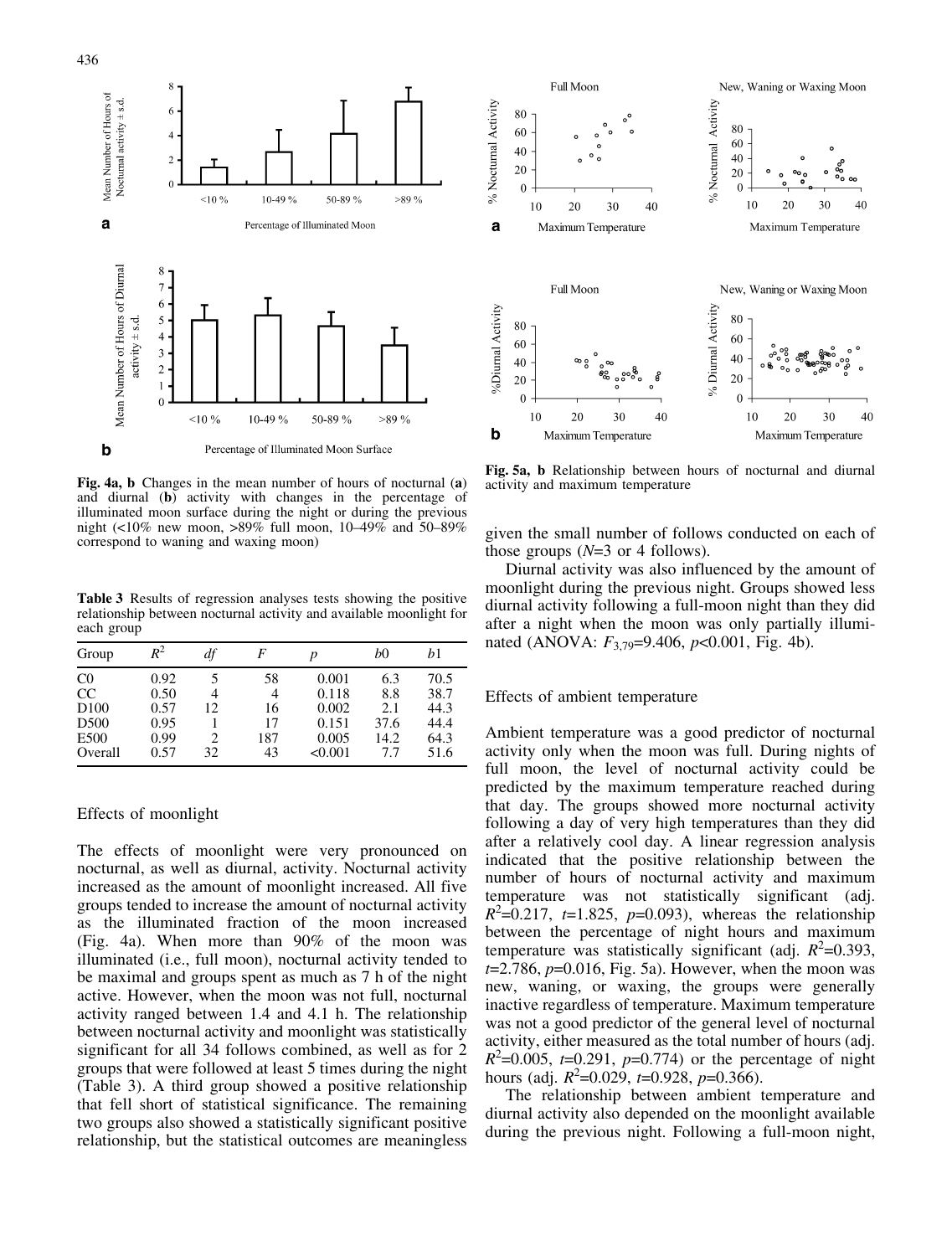the groups showed less diurnal activity as the temperature increased. A linear regression analysis indicated that the decrease in the percentage of diurnal activity with an increase in maximum temperature was significant (adj.  $R^2$ =0.387, t=-3.975, p=0.001, Fig. 5b). When the moon was new, waning, or waxing, ambient temperature was not correlated with the total amount of diurnal activity. Groups did not change the amount of diurnal activity as maximum temperature increased, as indicated by the lack of a significant positive relationship between percentage of diurnal activity and maximum temperature (adj.  $R^2$ =0.066, t=-0.483, p=0.631, Fig. 5b).

# **Discussion**

Owl monkeys in Estancia Guaycolec showed both diurnal and nocturnal activity. This cathemeral activity is in good agreement with previous reports of owl monkeys in the same area of study, as well as from a population in the Paraguayan Chaco (Arditi 1992; Fernandez-Duque and Bravo 1997; Rotundo et al. 2000; Wright 1989). However, it was unexpected to find that they were as active during the light phase as they were during the dark phase of the 24-h cycle.

Other populations of A. a. azarai at lower latitudes and populations of the subspecies A. azarai boliviensis, also show some diurnal activity. Researchers conducting surveys of primates encountered active owl monkeys during daylight work in Paraguay (Brooks 1996; Stallings et al. 1989), Bolivia (Mann 1956; Wallace et al. 1998), and Brazil (Fernandes 1993). García and Braza (1987) studied A. azarai boliviensis in Bolivia, but did not report diurnal activity. Instead, they reported that the first signs of activity took place 10–15 min after sunset, whereas activity stopped 10–20 min before sunrise. It is possible that diurnal activity was reduced during their study because they conducted the study exclusively during nights of full moon (see below). Systematic studies of activity patterns in other populations of A. azarai or other Aotus species are needed to understand whether the extent of diurnality in our population is a local response to particular environmental conditions or a trait common to other populations or species.

Owl monkeys in our population spent an average of 4 h active at night. A. azarai showed nocturnal activity that resembled what has been reported for other owl-monkey species that are strictly nocturnal. A. *nigriceps* in Manú National Park in Perú spent approximately half of the night active (Wright 1985; Fig. 14). A group of A. azarai boliviensis in El Beni in Bolivia spent approximately 50% of the time active during nights of full moon (García and Braza 1987), which results in a similar number of hours of activity as we observed during full-moon nights.

The total amount of diurnal activity remained fairly constant through the year despite the seasonal changes in food availability, temperature, and rainfall. The environment where owl monkeys live in the Argentinean Gran Chaco shows a relatively high degree of seasonality in climate and food abundance. Mean monthly temperatures were notably different at different times of the year and marked differences in temperature occurred daily (Fernandez-Duque et al. 2002). The seasonal pattern of rainfall and temperature in Formosa correlated with changes in fruit, flower, and new leaf production. If cathemerality in owl monkeys were, at least partially, a response to food availability and digestive constraints as has been hypothesized (Engqvist and Richard 1991; Ganzhorn and Wright 1994; Overdorff and Rasmussen 1995), I would expect more diurnal activity during months of less fruit and insect availability. Owl monkeys did not show changes in their activity patterns that could be interpreted that way. Seasonal changes in activity patterns have been reported for various other primate species (Andrews and Birkinshaw 1998; Colquhoun 1993; Morland 1993; Wright 1999), as well as for a vast array of mammal taxa (Halle and Stenseth 2000). Following seasonal changes in food availability and rainfall, some species apparently switch from being mainly diurnal to being nocturnal, whereas others changed from diurnality to being active around the clock (Curtis 1997; Curtis and Rasmussen 2002). I was not able to analyze seasonal changes in nocturnal activity due to the smaller nocturnal sampling effort and the overriding effects of moonlight on nocturnal activity.

However, the data at hand provide convincing evidence for the influence that changes in moonlight and ambient temperature have on the activity patterns of owl monkeys. Nocturnal activity was strongly influenced by available moonlight. Nocturnal activity was maximum when more than 90% of the moon surface was illuminated. Then, owl monkeys spent most of the night active. However, nocturnal activity was minimal during nights of new moon. These findings are in total agreement with those reported for A. lemurinus in Colombia where owl monkeys showed marked lunar periodic variations in activity patterns under natural lighting conditions (Erkert 1974, 1976). Researchers in Peru and Bolivia have also reported intensive nocturnal activity during nights of full moon (Aquino and Encarnación 1986; García and Braza 1987; Wright 1978, 1989). Erkert replicated the patterns observed under natural lighting conditions in Colombia successfully in the controlled setting of the laboratory (Erkert and Grober 1986; Erkert and Thiemann-Jager 1983). When he simulated new-moon conditions by means of continuous low-light intensity, he observed suppression of the locomotor activity, indicating that lowlight intensities or brightness changes during the dark phase caused particularly strong masking of the light/ dark-entrained circadian activity rhythm. The strong negative masking effect of low-light intensity on the circadian rhythm of owl monkeys has also been observed in prosimians. Studies in captivity and in the field have demonstrated that red-fronted lemurs (Eulemur fulvus rufus) also require a certain luminosity threshold and below that threshold, activity is reduced (Donati et al. 2001; Erkert 1989). Red-fronted lemurs slowed down in the absence of moonlight and it is possible that the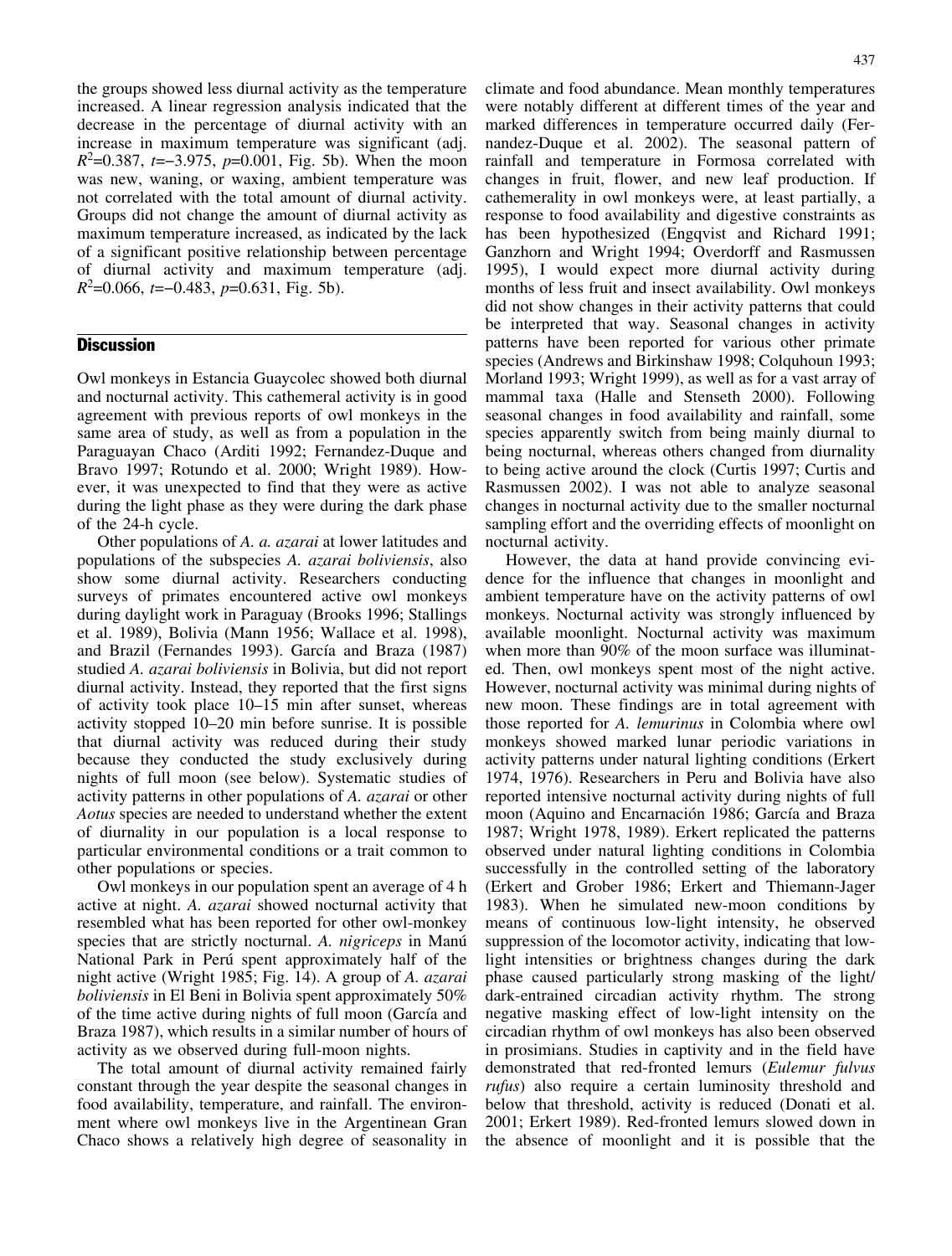absence of a tapetum lucidum in the species renders activity in total darkness difficult.

Quite unexpectedly, the effects of moonlight on the activity levels of owl monkeys persisted during the following light phase of the 24-h cycle. So, the amount of diurnal activity was negatively correlated with the available moonlight on the previous night. During a full-moon night, the animals were extremely active satisfying most of their social and digestive requirements. Once those requirements were satisfied, there was probably less need to be active during the following morning. However, following a night without moonlight, they needed to forage during daylight, which resulted in a relatively higher level of diurnal activity. This finding and the characteristic daily changes in temperature of the Chaco and some Madagascar habitats undoubtedly show the importance of evaluating diurnal and nocturnal activity under controlled moonlight conditions before conclusions can be reached about seasonal patterns (see also Overdorff and Rasmussen 1995).

Ambient temperature has long been recognized as an important environmental factor influencing activity patterns in mammals (Bartness and Albers 2000; Erkert 2000; Halle 1995; Perrigo 1987, 1990). Owl monkeys adjusted their periods of activity to changes in ambient temperature, but the effects of temperature were contingent on moon phase. Both nocturnal and diurnal activity were affected by temperature when the moon was full, whereas no effect of temperature was detected when less than 90% of the moon was illuminated. Owl monkeys apparently have a very narrow thermoneutral zone that may range between  $28$  and  $30^{\circ}$ C, and a relatively low resting metabolic rate (Le Maho et al. 1981; Morrison and Simoes 1962). In captivity, A. lemurinus was most active when the ambient temperature was  $20^{\circ}$ C and least active when it was 30°C (Erkert 1991). However, the existing characterization of the thermoneutral zone and the relatively low basal metabolic rate should be interpreted with special attention given to the geographic origins of the specimens studied, in view of the various activity patterns observed in the genus.

There are several other ecological and social factors that have been described as influencing activity patterns in mammals. Several small mammals are known to time their activities to minimize the risk of predation (e.g., Daly et al. 2000), and it is reasonable that the risk of predation may be influencing the activity patterns of owl monkeys as well. Wright (1989) hypothesized that predation pressure and competition for resources, two important selective forces that favor nocturnality in A. trivirgatus in Peru, are absent where cathemeral owl monkeys range. In the absence of dangerous diurnal raptors (e.g., harpy eagle), as well as other diurnal monkey species that compete for resources, the advantages of nocturnality for A. azarai may be limited. An incomplete adaptation to a nocturnal niche results in a cathemeral pattern of activity. Unfortunately, we lack any adequate data to test the influence of predators on owlmonkey activity patterns. Over the course of the years, I

have witnessed two attacks by raptors (Pulsatrix perspicillata and Accipiter bicolor) on groups of owl monkeys that occurred at dawn and dusk when owl monkeys tended to be most active. Somewhat anecdotal evidence from El Beni, Bolivia runs counter to the hypothesis that the absence of large diurnal raptors favors cathemerality in owl monkeys. At El Beni, where harpy eagles are present, owl monkeys showed diurnal activity when the climate was unusually cold (Mann 1956).

In conclusion, I found that the owl monkeys of the Argentinean Chaco are cathemeral, showing as much activity during the light phase as they did during the dark phase of the 24-h cycle. The total number of hours of diurnal and nocturnal activity remained relatively unchanged through the year, despite profound seasonal changes in rainfall, temperature, and food availability. Moonlight heavily influenced nocturnal and diurnal activity, whereas temperature effects were only detectable when the moon was highly illuminated.

These data argue convincingly for the importance of evaluating the potential interactions among various environmental factors in determining an observed activity pattern. For example, my data underscore the importance of evaluating seasonal changes in activity patterns with a very intensive year-round sampling that takes into account, not only monthly or seasonal changes, but daily or weekly changes as well (Overdorff and Rasmussen 1995). Moreover, given the important effects that fullmoon nights may have on diurnal activity on the following day, it is imperative that diurnal and nocturnal sampling be conducted consecutively before conclusions can be reached about seasonal patterns.

Acknowledgements This research was supported by grants to E.F.D. from the L.S.B Leakey Foundation, the Douroucouli Foundation, Dumond Conservancy for Primates and Tropical Forests, and the Argentinean National Council for Scientific and Technological Research (PIP 0051/98, CONICET). I want to thank each of the volunteers and students who made this research possible by spending long hours in the forest: Suzanne Bartholf, Luciano Chaneton, Santiago De Paoli, Kate Maurer, Patricio Ramirez-Llorens, Marcelo Rotundo, Ana Sallenave, Carrie Sloan, Charles Veitch, Emilio White, Gustavo Zurita, as well as all of the Earthwatch and University of California Research Expedition volunteers who collaborated during the preliminary stages of this work. Special thanks go to the managers of Estancia Guaycolec, Mr. Emilio Arauz and Mr. John Adams for their continuous support. I thank Debbie Curtis and Claudia R. Valeggia, for their useful comments on the manuscript. Special gratitude is due to Hans G. Erkert and Horacio de la Iglesia who contributed their vast experience on chronobiology to improve substantially the quality of the manuscript. E.F.D. wrote this manuscript while a Postdoctoral Millennium Fellow at the Center for Reproduction of Endangered Species (Zoological Society of San Diego) and an Assistant Researcher at the CECOAL (Corrientes, Argentina). This study was conducted with full compliance of the current laws of Argentina.

## References

Andrews JR, Birkinshaw CR (1998) A comparison between the daytime and night-time diet, activity and feeding height of the black lemur, Eulemur macaco (Primates: Lemuridae), in Lokobe Forest, Madagascar. Folia Primatol 69:175–182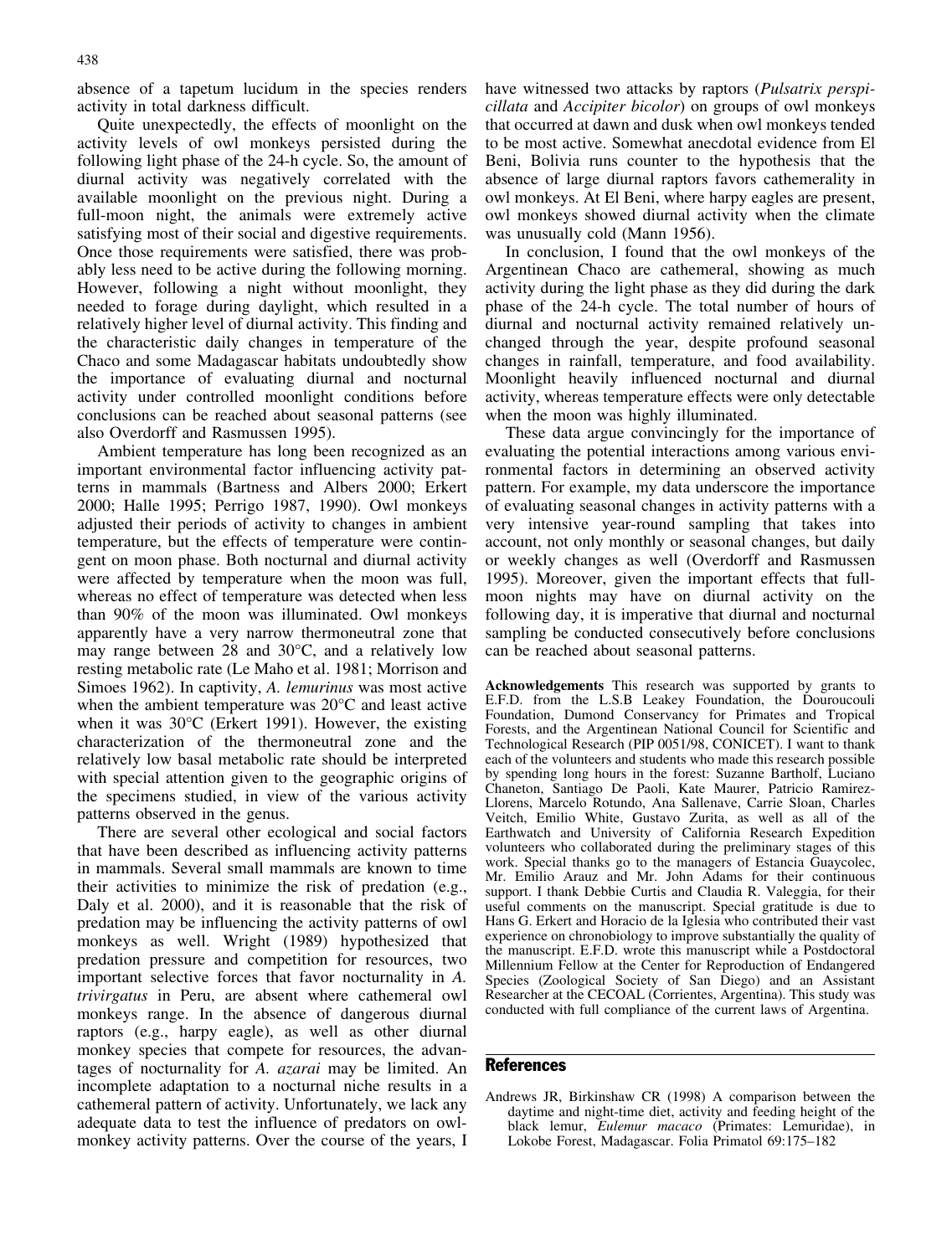- Aquino R, Encarnación F (1986) Characteristics and use of sleeping sites in Aotus (Cebidae: Primates) in the Amazon Lowlands of Peru. Am J Primatol 11:319–331
- Arditi SI (1992) Variaciones Estacionales en la Actividad y Dieta de Aotus azarae y Alouatta caraya en Formosa, Argentina. Bol Primatol Latinoam 3:11–30
- Ashby KR (1972) Patterns of daily activity in mammals. Mammal Rev 1:171–185
- Bartness TJ, Albers EH (2000) Activity patterns and the biological clock in mammals. In: Halle S, Stenseth NC (eds) Activity patterns in small mammals. An ecological approach. Springer, Berlin Heidelberg New York, pp 23–47
- Brooks DM (1996) Some observations of primates in Paraguay. Neotrop Primates 4
- Brown AD, Zunino GE (1994) Hábitat, Densidad y Problemas de Conservación de los Primates en Argentina. Vida Silvest Neotrop 3:30–40
- Brown AD, Placci LG, Grau NR (1993) Ecología y Diversidad de las Selvas Subtropicales de la Argentina. In: Goin F, Goni R (eds) Elementos de Poltica Ambiental. Di Giovanni Grafica, La Plata, pp 215–222
- Colquhoun IC (1993) The socioecology of Eulemur macaco: a preliminary report. In: Kappeler PM, Ganzhorn JU (eds) Lemur social systems and their ecological basis. Plenum, New York, pp 11–23
- Curtis DJ (1997) Social structure and seasonal variation in the behaviour of Eulemur mongoz. Folia Primatol 70:79–96
- Curtis DJ, Rasmussen MA (2002) Cathemerality in lemurs. Evol Anthropol 1 [Suppl]:83–86
- Curtis DJ, Zaramody A, Martin RD (1999) Cathemerality in the mongoose lemur, Eulemur mongoz. Am J Primatol 47:279–298
- Daan S, Aschoff J (1982) Circadian contributions to survival. In: Aschoff J, Daan S, Groos G (eds) Vertebrate circadian systems. Structure and physiology. Springer, Berlin Heidelberg New York, pp 305–321
- Daly M, Behrends PR, Wilson MI (2000) Activity patterns of kangaroo rats. Granivores in a desert habitat. In: Halle S, Stenseth NC (eds) Activity patterns in small mammals. Springer, Berlin Heidelberg New York, pp 145–158
- Donati G, Lunardini A, Kappeler PM, Borgognini Tarli SM (2001) Nocturnal activity in the cathemeral red-fronted lemur (Eulemur fulvus rufus), with observations during a lunar eclipse. Am J Primatol 53:69–78
- Engqvist A, Richard A (1991) Diet as a possible determinant of cathemeral activity patterns in primates. Folia Primatol 57:169– 172
- Erkert HG (1974) Der einflub des mondlichtes auf die aktivitatsperiodik nachtaktiver saugetiere. Oecologia 14:269–287
- Erkert HG (1976) Lunarperiodic variation of the phase-angle difference in nocturnal animals under natural zeitgeber-conditions near the Equator. Int J Chronobiol 4:125–138
- Erkert HG (1989) Lighting requirements of nocturnal primates in captivity: a chronobiological approach. Zool Biol 8:179–191
- Erkert HG (1991) Influence of ambient temperature on circadian rhythms in Colombian owl monkeys, Aotus lemurinus griseimembra. In: Akivoshi E et al. (eds) Primatology today. Elsevier, Amsterdam, pp 435–438
- Erkert HG (2000) Bats. Flying nocturnal mammals. In: Halle S, Stenseth NC (eds) Activity patterns in small mammals. Springer, Berlin Heidelberg New York, pp 253–272
- Erkert HG, Grober J (1986) Direct modulation of activity and body temperature of owl monkeys (Aotus lemurinus griseimembra) by low light intensities. Folia Primatol 47:171–188
- Erkert HG, Thiemann-Jager A (1983) Dark switch in the entrainment of circadian activity rhythms in night monkeys, Aotus trivirgatus Humboldt. Comp Biochem Physiol 74A:307–310
- Fernandes MEB (1993) New field records of night monkeys, genus Aotus, in northern Brazil. Neotrop Primates 1:6–7
- Fernandez-Duque E, Bravo S (1997) Population genetics and conservation of owl monkeys (Aotus azarai) in Argentina: a promising field site. Neotrop Primates 5:48–50
- Fernandez-Duque E, Rotundo M, Sloan C (2001) Density and population structure of owl monkeys (Aotus azarai) in the Argentinean Chaco. Am J Primatol 53:99–108
- Fernandez-Duque E, Rotundo M, Ramírez-Llorens P (2002) Environmental determinants of birth seasonality in owl monkeys (Aotus azarai) of the Argentinean Chaco. Int J Primatol 23:639–656
- Ganzhorn JU, Wright PC (1994) Temporal patterns in primate leaf eating: the possible role of leaf chemistry. Folia Primatol 63:203–208
- García JE, Braza F (1987) Activity rhythms and use of space of a group of Aotus azarae in Bolivia during the rainy season. Primates 28:337–342
- Halle S (1995) Effect of extrinsic factors on activity of root voles, Microtus eoconomus. J Mammal 76:88–99
- Halle S (2000) Voles—small graminivores with polyphasic patterns. In: Halle S, Stenseth NC (eds) Activity patterns in small mammals. An ecological approach. Springer, Berlin Heidelberg New York, pp 191–215
- Halle S, Stenseth NC (1994) Microtine ultradian rhythm of activity: an evaluation of different hypotheses on the triggering mechanisms. Mammal Rev 24:17–39
- Halle S, Stenseth NC (2000) Activity patterns in small mammals. Springer, Berlin Heidelberg New York
- Le Maho Y, Goffart M, Rochas A, Felbabel H, Chatonnet J (1981) Thermoregulation in the only nocturnal simian: the night monkey Aotus trivirgatus. Am J Physiol 240:R156–165
- Mann GF (1956) Efecto del frío en mamíferos amazónicos. Invest Zool Chil III:155
- Marques MD, Waterhouse JM (1994) Masking and the evolution of circadian rhythmicity. Chronobiol Int 11:146–155
- Merritt JF, Vessey SH (2000) Shrews: small insectivores with polyphasic patterns. In: Halle S, Stenseth NC (eds) Activity patterns in small mammals. An ecological approach. Springer, Berlin Heidelberg New York, pp 235–252
- Morland HS (1993) Seasonal behavorial variation and its relationship to thermoregulation in ruffed lemurs. In: Kappeler PM, Ganzhorn JU (eds) Lemur social systems and their ecological basis. Plenum, New York, pp 193–203
- Morrison P, Simoes J (1962) Body temperatures in two Brazilian primate. Zoologia 24:167–178
- Mrosovsky N (1999) Masking: history, definitions, and measurement. Chronobiol Int 16:415–429
- Overdorff DJ (1996) Ecological correlates to activity and habitat use of two prosimian primates: Eulemur rubriventer and Eulemur fulvus rufus in Madagascar. Am J Primatol 40:327– 342
- Overdorff DJ, Rasmussen MA (1995) Determinants of nightime activity in "diurnal" lemurid primates. In: Alterman L (eds) Creatures of the dark: the nocturnal prosimians. Plenum, New York, pp 61–74
- Perrigo G (1987) Breeding and feeding strategies in deer mice and house mice when females are challenged to work for their food. Anim Behav 35:1298–1316
- Perrigo G (1990) Food, sex, time, and effort in a small mammal: energy allocation strategies for survival and reproduction. Behavior 114:191–205
- Rappold I, Erkert HG (1994) Re-entrainment, phase-response and range of entrainment of circadian rhythms in owl monkeys (Aotus lemurinus g.) of different age. Biol Rhythm Res 25:133– 152
- Rauth-Widmann B, Thiemann-Jager A, Erkert HG (1991) Significance of nonparametric light effects in entrainment of circadian rhythms in owl monkeys (Aotus lemurinus griseimembra) by light-dark cycles. Chronobiol Int 8:251–266
- Rietvedl WJ, Minors DS, Waterhouse JM (1993) Circadian rhythms and masking: an overview. Chronobiol Int 10:306–312
- Rotundo M, Sloan C, Fernandez-Duque E (2000) Cambios Estacionales en el Ritmo de Actividad del Mono Mirikin (Aotus azarai) en Formosa Argentina. In: Cabrera E, Mércolli C, Resquin R (eds) Manejo de Fauna Silvestre en Amazonía y Latinoamérica, Asunción, pp 413-417